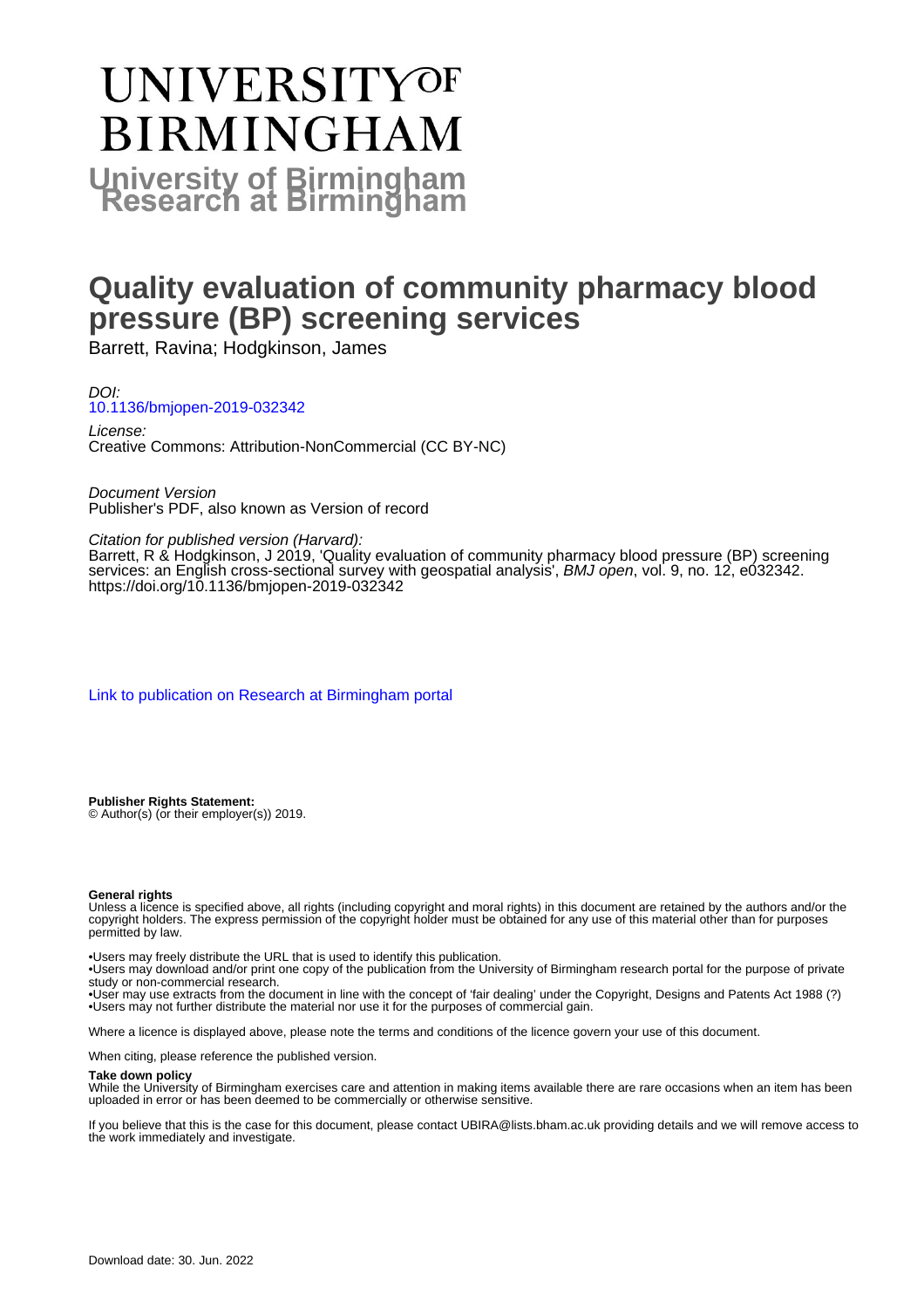**To cite:** Barrett R, Hodgkinson J.

pharmacy blood pressure (BP) screening services: an English cross-sectional survey with geospatial analysis. *BMJ Open* 2019;9:e032342. doi:10.1136/ bmjopen-2019-032342 ► Prepublication history and additional material for this paper are available online. To view these files, please visit the journal online (http://dx.doi. org/10.1136/bmjopen-2019-

032342).

Received 16 June 2019 Revised 01 November 2019 Accepted 11 November 2019

# **BMJ Open Quality evaluation of community pharmacy blood pressure (BP) screening services: an English cross-sectional survey with geospatial analysis**

Ravina Barrett  $\bullet$  .<sup>1,2</sup> James Hodgkinson<sup>3</sup>

# **ABSTRACT**

Quality evaluation of community Objectives The primary objective was to assess the accuracy (calibration and validation status) of digital blood pressure (BP) monitors used within community pharmacy in England and the secondary objectives were to assess the overall quality of the BP service by assessing service prevalence, service utilisation and other in-service considerations.

Design A cross-sectional survey.

Setting Primary-care retail-pharmacies.

Participants 500 pharmacies that contribute to government dispensing-data were invited by post to complete the survey. Private contractors were excluded. Interventions We conducted a questionnaire survey with a follow-up (September 2018 to December 2018).

Results 109 responses were received. 61% (n=66) of responding pharmacies provided a free BP check to their patients. 40 (61%) pharmacies used recommended validated clinical metres, 6 (9%) had failed validation and 20 (30%) provided too little information to enable us to determine their monitor's status.

Conclusions Responding pharmacies were able to provide useful BP monitoring services to their patients, though quality enhancements need to be implemented. Majority of pharmacies use validated BP monitors, however, there was a lack of range of cuff sizes, variation in replacement and calibration of monitors and apparent absence of such practice in a minority of pharmacies alongside variation in training standards. We noted higher frequency of BP screening in the most deprived postcodes.

We recommend in-service redesign and delivery improvements, and suggest professional bodies and researchers work together to create clearer frameworks for front-line practitioners, creating appropriate incentives to facilitate this service redesign.

Funders and policy setters should consider the value added to the National Health Service and other healthcare agencies of such screening by pharmacy providers both nationally and internationally. It has the potential to reduce complications of undiagnosed hypertension and the medicines burden that it creates. Future work should examine the impact of pharmacist-led BP screening on patients.

# Strengths and limitations of this study

- ► We invited pharmacists from 500 pharmacies across England to complete a survey.
- ► We mailed our survey with a single follow-up of nonresponders (September 2018 to December 2018).
- ► Postcodes of pharmacies were linked with freely available data on Index of Multiple Deprivation scores, which provides an estimate of the socioeconomic deprivation of the practice population.
- ► The interactive application helps to visualise the data easily: [https://portuni.maps.arcgis.com/apps/](https://portuni.maps.arcgis.com/apps/webappviewer/index.html?id=a4ef6e48721649ada4eec362507245f6) [webappviewer/index.html?id=a4ef6e48721649a](https://portuni.maps.arcgis.com/apps/webappviewer/index.html?id=a4ef6e48721649ada4eec362507245f6)[da4eec362507245f6](https://portuni.maps.arcgis.com/apps/webappviewer/index.html?id=a4ef6e48721649ada4eec362507245f6) or [https://arcg.is/1jrevP](https://arcg.is/1jrevP.)

# **INTRODUCTION**

Hypertension (high blood pressure (BP)) is the most important modifiable risk factor for cardiovascular, cerebrovascular and renal disease, and avoidable cause of premature morbidity and mortality. $1-6$ 

The Health Survey for England monitors trends in the nation's health, estimating the proportion of people in England who have specified health conditions, and the prevalence of risk factors and behaviours associated with these conditions.<sup>[7](#page-9-1)</sup> According to the 2016 Survey, 28% of adults had hypertension, 10% had controlled hypertension and 12% had untreated hypertension. Thus, approximately 7.9 million people were suffering from undiagnosed hypertension in 2016, who are at risk of heart attack or stroke, leading to hospital admission and reduced quality-of-life.

Public Health England (PHE) exists to protect and improve the nation's health and well-being, and reduce health inequalities. PHE is an operationally autonomous executive agency of the Department of Health.<sup>8</sup> The 2014 PHE figures reveal that diseases caused by high BP are estimated to cost over £2 billion annually.<sup>[9](#page-9-3)</sup> National Health Service (NHS) and social care spend of £850 million

#### Check for updates

© Author(s) (or their employer(s)) 2019. Re-use permitted under CC BY-NC. No commercial re-use. See rights and permissions. Published by BMJ.

<sup>1</sup>School of Pharmacy and Biomolecular Sciences, University of Brighton, Brighton, UK

<sup>2</sup>Pharmacy Practice, School of Pharmacy and Biomedical Sciences, University of Portsmouth, Portsmouth, UK <sup>3</sup>Institute of Applied Health Research, University of Birmingham, Birmingham, UK

Correspondence to

Mrs Ravina Barrett; ravina.barrett@port.ac.uk

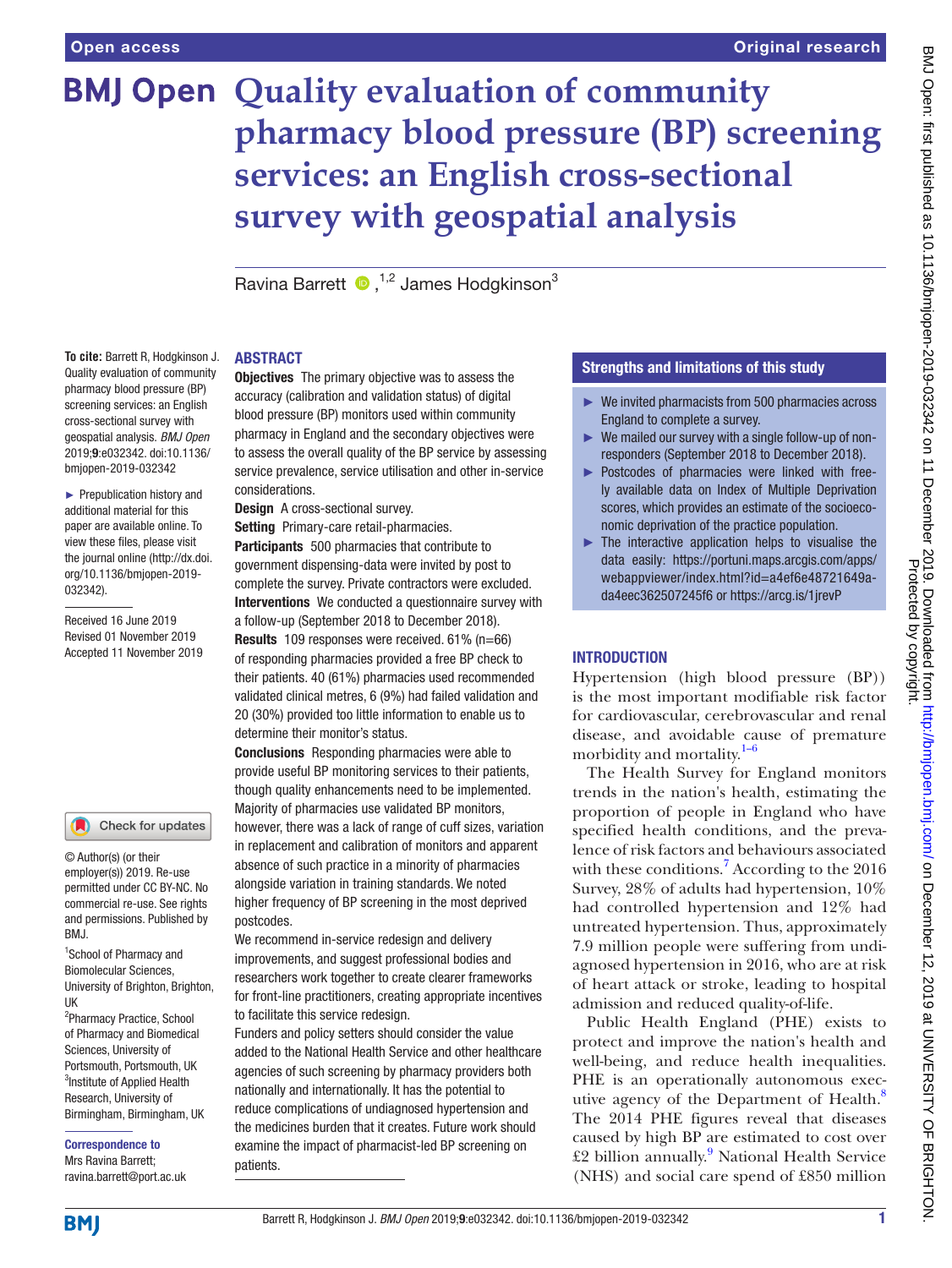could be avoided over 10 years by reducing the BP of the nation. If just 15% more people (1.185 million people), unaware they have high BP, are diagnosed, £120 million of NHS and social care spend could be avoided over 10 years. [9](#page-9-3)

Community pharmacists and their teams make an important contribution to the prevention, detection and management of high BP via routine public health promotion, medicines optimisation services and through a wide range of targeted services and interventions specifically designed to detect, diagnose and manage hypertension as recommended by research, in national guidance from PHE and NHS England.<sup>10–13</sup> Community pharmacy BP monitoring is readily available and recommended by Canadian hypertension guidelines.<sup>[14](#page-9-5)</sup>

The digital BP monitors used within the services need to be of good quality (validated for clinical use  $15-18$ ) and need regular maintenance (calibration) for accurate functioning. This phenomenon has been well studied in physicians' offices, $\frac{19-21}{2}$  but less so in pharmacy settings.  $\frac{22-24}{2}$ 

With increasing general practitioner (GP) shortages, pharmacy providers are more valued[.25 26](#page-10-3) They often have extended opening hours during evenings and weekends and are frequently located in comfortable and attractive retail spaces accessible within 20 min' walk.<sup>27</sup> Thus, they provide a less clinical space, more convenient for people with less access to healthcare.

Current standards for initial education and training on BP monitoring delivered to pharmacy undergraduate students lack sufficient detail to be incorporated into a service specification. The independent pharmacist prescribers course<sup>[28](#page-10-5)</sup> specifies that students are able to use diagnostic aids relevant to the condition for which the pharmacist intends to prescribe.

Consequently, there is no certification or credentialing for providing a high-quality BP service via pharmacy in the UK. As there are no standard specifications integrated into the pharmacy contract, there is possibly quality variability across postcodes. Finally, there is no consensus on how or when referrals are made to medical doctors, though patients would be expected to be signposted to their GP.

This study seeks to understand the challenges faced by under pressure models of care in the Western world (growing patient demand, insufficient funding in primary care, changing patterns of demand, reduced access to GPs and addressing national health inequalities). This study aligns with the United Nations (UN)'s agenda for Sustainable Development Goals 3: to reduce by one-third premature mortality from cardiovascular disease by  $2030.^{\frac{29}{30}}$ 

#### **Objectives**

The primary objective of this study was to assess the accuracy (calibration and validation status) of digital BP monitors used within community pharmacy in England and the secondary objectives were to assess the overall quality of the BP service. Secondary objectives were assessed by ascertaining prevalence of service provision, level of service utilisation, quality of service (how the monitor make and model was chosen, length of time in service, care and maintenance including calibration history, visual or physical checks before each use, instructions provided to patients before taking measurements, available cuff sizes, relevant staff training) and estimated number of patients newly detected with hypertension. We also aimed to use this data to examine its association with geospatial location, dispensing data and Index of Multiple Deprivation (IMD) score which provides statistics on relative deprivation in small areas in England.<sup>[31](#page-10-7)</sup>

# **METHODS**

#### Participants and recruitment

We invited 500 pharmacies across England to complete a survey about their BP screening service.

Inclusion criteria: Community pharmacies that contribute to the NHS Business Services Authority (BSA) dispensing data (pharmacy-contractor reimbursement agency).

Exclusion criteria: Community pharmacies that are not NHS contractors, other settings that offer BP monitoring (eg, hospitals, GP surgeries, walk-in centres).

Addresses were taken from publicly available NHS BSA website (March 2018) to gain a nationally representative sample. We selected the first 500 pharmacies by Contractor Code (FA002 to FAQ67), ensuring they were nationally representative with respect to the number of prescription forms (invited sample mean 3633, SD 2053 vs England population mean 3564, SD 2692) and number of prescription items dispensed (invited sample mean 7366, SD 4296 vs England population mean 7132, SD 5167). This permitted comparison with like for like businesses (approximately equal burden of work, similar team size and similar business complexity) across the country, therefore allowing fair comparison between pharmacies that provide the service and those that do not.

We mailed the survey with a single follow-up of nonresponders from September 2018 to December 2018. Respondents were invited to provide self-reported answers. A prepaid self-addressed envelope was provided. The participants could include registered pharmacists or pharmacy support staff working in community pharmacy.

We sought and received favourable institutional ethical approval. No financial (or similar) benefits were offered to minimise biassed responses.<sup>[32](#page-10-8)</sup>

# Sample size

There are 11 619 community pharmacies in England in 2017 to  $2018<sup>33</sup>$  Assuming confidence level of  $95\%$ , CI of 9.5%, relative SE of 9.69% a sample size of 106 is calculated. To achieve this, we invited 500 pharmacies as research and previous experience indicates a response range between  $15\%$  to  $25\%$  in similar studies.<sup>34–39</sup>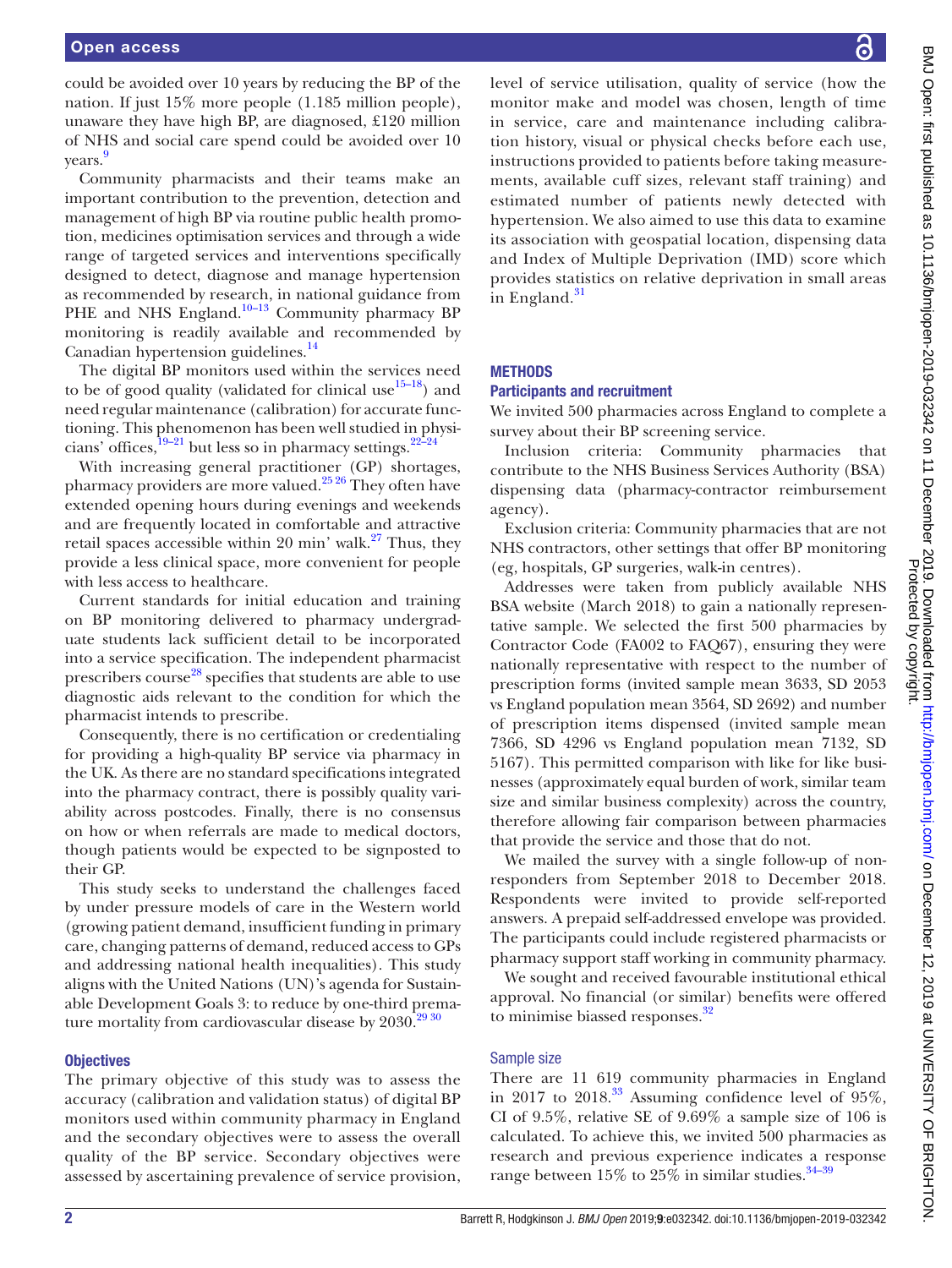# **Questionnaire**

The questionnaire was composed of items relating to demographics, BP service provision and how it is delivered, blood pressure monitor details, associated training, visual or manual checks performed on monitors and instructions given to patients. The survey is detailed in [online supplementary appendix A.](https://dx.doi.org/10.1136/bmjopen-2019-032342) We had previously iteratively tested the survey in a local pilot study.<sup>[34](#page-10-10)</sup>

We piloted the questionnaire via six steps. Questionnaire validation (pretesting) was achieved by researchers critically appraising the scale in a research-team focusgroup. This comprised two external practicing community pharmacists, other academics with recent community and hospital practice experience and student researchers. This allowed for detection and deletion of ambiguous words, misinterpretation of questions, poor questions and sensitive questions. Amendments and improvements were made to the format, structure and content. To improve internal validity and reliability, the survey instrument was piloted with another external community pharmacist, and cognitive testing (read-aloud) was conducted. Further refinement was achieved with a research-team focus-group with contribution from experts at the research design service provided by the National Institute for Health Research. It took less than 10 minutes to complete the final survey.

# Data analysis

Analyses were undertaken using SPSS. $40$  The results presented are descriptive, presented as proportions, correlational analysis and independent sample tests. Missing data are presented. For correlation coefficients, it is generally recognised that a reliability estimate needs to be above 0.70 and a validity estimate needs to be above 0.60 to be at an acceptable level.<sup>41</sup> All values above 0.6 were examined. We used Levene's test to assess statistical significance. Levene's test is an inferential statistic used to assess the equality of variances for a variable calculated for two groups (service providers vs non-providers). Some common statistical procedures assume that variances of the populations from which different samples are drawn are equal. Levene's test assesses this assumption.

Postcodes of pharmacies were linked with freely available data on IMD score, an estimate of the socioeconomic deprivation of the practice population $31$  and NHS dispensing data.

We mapped our results using ArcGIS online and we created an interactive application to visualise the data easily: [https://portuni.maps.arcgis.com/apps/webap](https://portuni.maps.arcgis.com/apps/webappviewer/index.html?id=a4ef6e48721649ada4eec362507245f6)[pviewer/index.html?id=a4ef6e48721649ada4eec362](https://portuni.maps.arcgis.com/apps/webappviewer/index.html?id=a4ef6e48721649ada4eec362507245f6) [507245f6](https://portuni.maps.arcgis.com/apps/webappviewer/index.html?id=a4ef6e48721649ada4eec362507245f6). It is freely and publicly accessible.

We mapped our responses alongside the IMD 2015 data (Ranks: every postcode has a rank from 1 which is the most deprived area up to 32 844 which is the least deprived area. Deciles are published alongside ranks to assess relative deprivation) to assess any relationship between deprivation and screening quality.

# **Ethics**

We used the Strengthening the Reporting of Observational Studies in Epidemiology cross-sectional reporting guidelines.<sup>42</sup>

# No patient and public involvement

We did not involve patients or the public in our work. This is likely to be done in the future.

# **RESULTS**

In total, 109 responses (21.8% response rate) were received, satisfying sample calculation needs. (74 responses on first approach, 35 additional responses on follow-up, six closures and abatements, three spoiled/ defaced responses).

Sixty-one per cent (n=66) of responding pharmacies provided a free BP check to their patients.

Characteristics of service providers versus non-service providers on demographics are shown in [table](#page-4-0) 1.

Service providers employed more full-time pharmacists and were less likely to be co-located in GP practices. We found of the 66 service providers, 57 worked full-time.

[Table](#page-5-0) 2 demonstrates that pharmacists tended to lead the service delivery and tended to be more experienced. Employees involved in providing the BP check in the pharmacy included the whole team: 55 were pharmacists, two pharmacy technicians, seven dispensing assistants and one medicines counter assistant.

Pharmacies had provided the service for varying lengths of time: nine over 0 to 2 years, 12 over 3 to 6 years, 11 over 7 to 9 years and 24 over 9 years (eight did not know, with two missing).

# Service utilisation

All but one respondent provided monitoring solely within the pharmacy. One lent their BP monitor to patients for self-monitoring at home.

We enquired about monthly and annual screening figures because there may be distortions in some months when national or local health promotion campaigns are promoted (eg, 'Know your Numbers!', NHS Health Check, etc). In the last month, pharmacies reported providing BP screening as per [table](#page-5-1) 3.

Over the last year, the people screened in each pharmacy ranged from 10 to 2000 (mean 106.3, SD 295.2, 21 missing), with 10 pharmacies serving 100 or more people. Only one respondent said 2000 patients screened, which could be an outlier but this pharmacy is associated with higher business volumes (prescription forms and items dispensed were 5613 and 10 144, respectively, IMD decile 10-affluent).

When asked: 'What is the number of patients newly detected with high BP (BP>140/90 mm Hg) in the last month?' many could not give a clear answer, but estimates ranged from 0 to 25 with a high-frequency of ones and twos (mean 2.3, SD 4.0, 17 missing).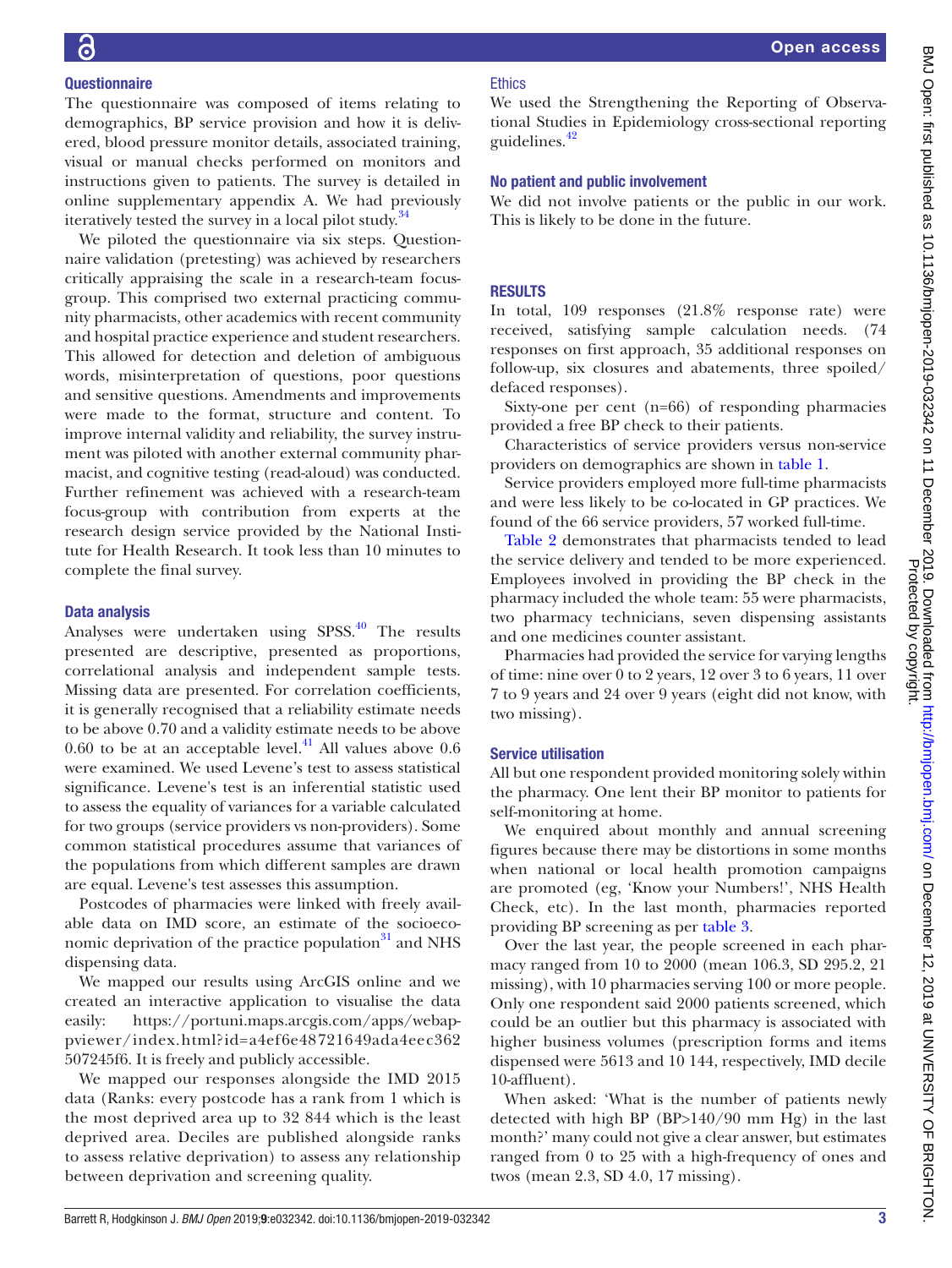<span id="page-4-0"></span>

| 3<br><b>Open access</b>          |                                                          |                                                                  |                                                                                     |  |  |
|----------------------------------|----------------------------------------------------------|------------------------------------------------------------------|-------------------------------------------------------------------------------------|--|--|
|                                  |                                                          |                                                                  |                                                                                     |  |  |
| Table 1<br>Response frequency    |                                                          |                                                                  |                                                                                     |  |  |
| <b>Variables</b>                 | <b>Respondent</b><br>frequencies<br>(Percentage) (n=109) | <b>Service providers</b><br>frequencies (Percentage)<br>$(n=66)$ | Levene's test for equality of<br>variances at 95%, where equal<br>variances assumed |  |  |
| Role                             | (two missing)                                            | (zero missing)                                                   | $F=0.706$ , $p=0.403$                                                               |  |  |
| Pharmacist                       | 90 (84%)                                                 | 55 (83%)                                                         |                                                                                     |  |  |
| Pharmacy technician              | 7(7%)                                                    | 3(4.5%)                                                          |                                                                                     |  |  |
| Dispensing assistant             | 7(7%)                                                    | 7 (11%)                                                          |                                                                                     |  |  |
| Medicines counter assistant      | 3(3%)                                                    | 1(1.5%)                                                          |                                                                                     |  |  |
| Gender                           | (three missing)                                          | (two missing)                                                    | $F=0.203$ , $p=0.653$                                                               |  |  |
| Male                             | 57 (54 %)                                                | 32 (50 %)                                                        |                                                                                     |  |  |
| Female                           | 48 (45 %)                                                | 32 (50 %)                                                        |                                                                                     |  |  |
| Preferred not to say             | 1(1%)                                                    |                                                                  |                                                                                     |  |  |
| Years of registration experience | (nine missing)                                           | (seven missing)                                                  | F=0.730, p=0.395                                                                    |  |  |
| $0 - 2$                          | 9(8%)                                                    | 5(8%)                                                            |                                                                                     |  |  |
| $3 - 5$                          | 16 (15 %)                                                | 9(15%)                                                           |                                                                                     |  |  |
| $6 - 8$                          | 12 (11 %)                                                | 8 (14 %)                                                         |                                                                                     |  |  |
| $9 - 11$                         | 11 (10 %)                                                | 8 (14 %)                                                         |                                                                                     |  |  |
| $12 - 14$                        | 5(5%)                                                    | 1(2%)                                                            |                                                                                     |  |  |
| $15 - 17$                        | 7(7%)                                                    | 7 (12 %)                                                         |                                                                                     |  |  |
| $18 - 20$                        | $2(2\%)$                                                 | 1(2%)                                                            |                                                                                     |  |  |
| >20 years                        | 38 (36 %)                                                | 20 (34 %)                                                        |                                                                                     |  |  |

Employer type (two missing) (one missing) (one missing) F=0.245, p=0.621

Work contract type (three missing) (one missing) F=8.904, p=0.004

Location of community pharmacy (two missing) (one missing) F=0.471, p=0.494

Co-located within GP practice (four missing) (two missing) F=4.766, p=0.031

Full-time 90 (85 %) 57 (88 %) Part-time 12 (11 %) 7 (11 %) Locum 3 (3 %) 1 (2 %) Other **1** (1 %) 0

Urban 47 (44 %) 32 (49 %)

Yes 20 (19 %) 10 (16 %)

National chain pharmacy 51 (48 %) 35 (54 %) Independent pharmacy 56 (53 %) 30 (46 %)

Suburban 47 (44 %) 26 (40 %) Rural 13 (12 %) 7 (11 %)

No 34 (84 %)

| .<br>,<br>-<br>)<br>J | ייני הייט בין 20 סטוונאמס ו-1 ב-20 סטו ב-20 סטו ב-20 סטו ב-20 סטווני הייט ב-20 סטווני הייט ב-20 סטווני הייט ב- |
|-----------------------|----------------------------------------------------------------------------------------------------------------|
| ١                     | in Sir Uccorritary - Mind of Sir Sir Mind In Sir United In Sir                                                 |

BP, blood pressure; GP, general practitioner.

Yes 66 (61 %) No 43 (39 %)

Provide a BP monitoring service

# Calibration, validation, cuff sizes, maintenance intervals

Overwhelmingly pharmacies (97%; n=61) reported using an automatic BP monitor during BP screening (where cuff inflation, deflation and BP determination are fully performed by the device automatically). Two respondents (3%) said they used a semi-automatic device (BP determination is performed automatically but cuff inflation and/

or deflation needs manual operation). None used manual sphygmomanometers (three missing). All measured BP at the upper arm.

We then explored the rationale behind choosing their particular monitor. Fifty-eight responses were received: 25 (43%) respondents were given their monitor by head office (refers to any central office under the control of the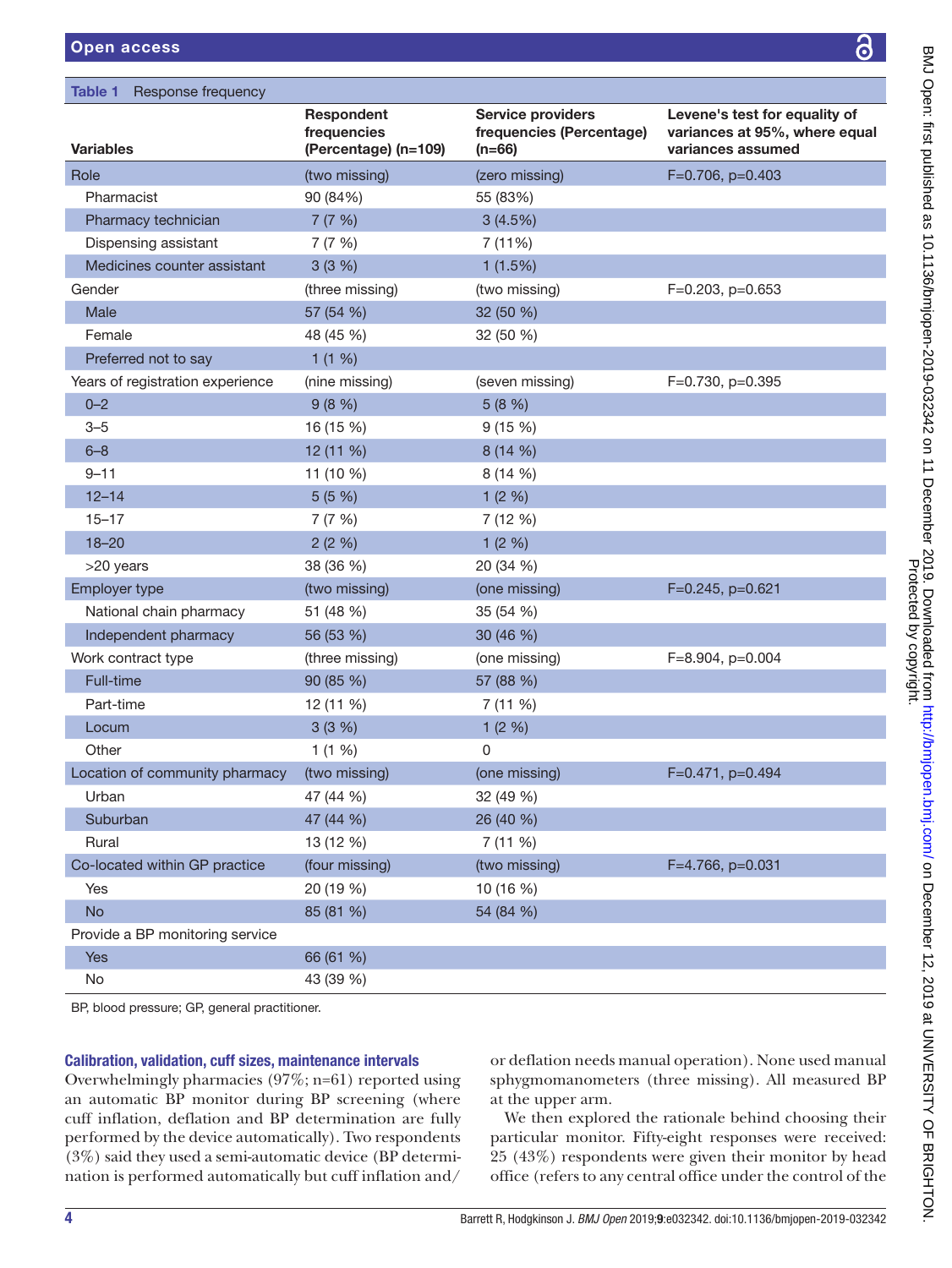<span id="page-5-0"></span>Table 2 Pharmacist and non-pharmacist respondents stratified by years of registration experience (small numbers may not add up to 100%)

| Years of registration<br>experience of service<br>providers | <b>Pharmacists</b><br>$(n=55)$ | Non-<br>pharmacist<br>$(n=11)$ |
|-------------------------------------------------------------|--------------------------------|--------------------------------|
| $0 - 2$                                                     | 5(9%)                          | 0                              |
| $3 - 5$                                                     | 7 (13%)                        | 2(18%)                         |
| $6 - 8$                                                     | 6(11%)                         | 2(18%)                         |
| $9 - 11$                                                    | 7 (13%)                        | 1(9%)                          |
| $12 - 14$                                                   | 1(2%)                          | 0                              |
| $15 - 17$                                                   | 7 (13%)                        | 0                              |
| $18 - 20$                                                   | 1(2%)                          | 0                              |
| >20 years                                                   | 20 (36%)                       | 0                              |
| <b>Missing data</b>                                         | N                              | 6(55%)                         |

superintendent pharmacist, who takes legal responsibility for all business operations), 16 (28%) used a monitor that was convenient for them (often present in their own store for sale), seven (12%) had done some brand research, five (9%) participants identified their monitor as being 'accredited' and five (9%) were influenced by advertisement.

Further to this, 61 respondents provided a monitor's brand, 50 provided a model number and 53 provided a batch number. We used the dablEducational Trust<sup>43</sup> and the British and Irish Hypertension Society (BIHS)<sup>44</sup> website to check their validation status.

Forty (61%) pharmacies used recommended validated clinical metres, 6 (9%) monitors had failed validation and 20 (30%) respondents provided too little information to enable us to determine their monitor's status. One monitor was validated but listed as discontinued by dabl and archived by BIHS, which makes its continued use questionable.

Regarding available cuff sizes, 50 responses were received, shown in [table](#page-5-2) 4.

Though some branches had several cuff sizes in use, 23 (46%) just had one cuff size.

Regarding length of monitor time in use, 43 valid responses were received. Dates ranged from 14 July 2005 to 01 September 2018, thus covering anywhere from over 13 years to 2 months. From this, we calculated length of

<span id="page-5-1"></span>

| <b>Table 3</b> Number of patients screened in the last month |                           |  |  |
|--------------------------------------------------------------|---------------------------|--|--|
| Number of patients screened                                  | <b>Response frequency</b> |  |  |
| $1 - 5$                                                      | 25 (38%)                  |  |  |
| $6 - 10$                                                     | 22 (34%)                  |  |  |
| $11 - 15$                                                    | 8(12%)                    |  |  |
| $16 - 20$                                                    | 2(3%)                     |  |  |
| $20+$                                                        | 8(12%)                    |  |  |
| Total                                                        | 65 (1 missing)            |  |  |

 $(n=50)$ 

<span id="page-5-2"></span>

| <b>Table 4</b> Available cuff sizes                                                                                                                                                                                                                                                                                                                                                                                  |                              |
|----------------------------------------------------------------------------------------------------------------------------------------------------------------------------------------------------------------------------------------------------------------------------------------------------------------------------------------------------------------------------------------------------------------------|------------------------------|
| <b>Available cuff sizes</b>                                                                                                                                                                                                                                                                                                                                                                                          | <b>Response</b><br>frequency |
| Small (18-22 cm)                                                                                                                                                                                                                                                                                                                                                                                                     | 7 (14%)                      |
| Medium (22-32 cm)                                                                                                                                                                                                                                                                                                                                                                                                    | 39 (78%)                     |
| Large (32-45 cm)                                                                                                                                                                                                                                                                                                                                                                                                     | 27 (54%)                     |
| Extra large (42–50 cm)                                                                                                                                                                                                                                                                                                                                                                                               | 7 (14%)                      |
| Other '24 to 40 cm 9.4-15.7'                                                                                                                                                                                                                                                                                                                                                                                         | 1(2%)                        |
| Missing                                                                                                                                                                                                                                                                                                                                                                                                              | 16 (24%)                     |
| ime in service: 10 responders had their monito<br>between 0 to 1 year, 14 had their monitor in use l<br>1 to 2 years, 12 had had their monitor in use be<br>o 5 years, six had had their monitor in use betwe<br>10 years and one had their monitor in use over 1<br>Respondents replaced their BP monitor at o<br>ntervals; one person (2%) said they replaced 6 r<br>eight (13%) said annually, 26 (41%) said 2 ye |                              |
| $(30\%)$ said the metre had not been replaced at                                                                                                                                                                                                                                                                                                                                                                     |                              |

time in service: 10 responders had their monitor in use between 0 to 1 year, 14 had their monitor in use between 1 to 2 years, 12 had had their monitor in use between 2 to 5 years, six had had their monitor in use between 5 to 10 years and one had their monitor in use over 10 years.

Respondents replaced their BP monitor at different intervals; one person (2%) said they replaced 6 monthly, eight  $(13\%)$  said annually, 26  $(41\%)$  said 2 yearly, 19 (30%) said the metre had not been replaced and nine (14%) said other (three missing). We also asked if respondents sent their monitor for calibration. Three (5%) sent it back to the manufacturer, 13 (20%) sent it back to head office and 44 (67%) did not send their monitor for calibration (six missing). This demonstrates that community pharmacies to some extent replace the monitor rather than get it calibrated relying on monitors warranty status.

# **Training**

We explored issues around training to gain a better understanding of the level of knowledge, skill and education of respondents regarding the blood pressure monitoring service.

Fifty-nine (92%) respondents said they received some form of training and five (8%) said they did not (two missing). Of those who received training, 32 (54%) indicated only one form of training, while the others received multiple forms of training. The types of training are shown in [table](#page-6-0) 5.

'Other' comments included training from internal and external providers (online and in-person), local clinical commissioning group training, British Heart Foundation training events and reading National Institute for Health and Care Excellence guidelines. This represents training with great variability, potential inadequacy (only reading material/online information/lack of practical experience) and some reliance on interested parties like manufacturers to deliver the training.

We found there was good correlation between BP training and medicine use reviews (MUR) or new medicine services (NMS)  $(r=0.605 \text{ to } 0.715)$ , suggesting if pharmacists are trained on BP services, they are likely to have engaged in other professional training like MUR and NMS accreditation which is intended to encourage safe and appropriate use of medicines.<sup>[45](#page-10-16)</sup>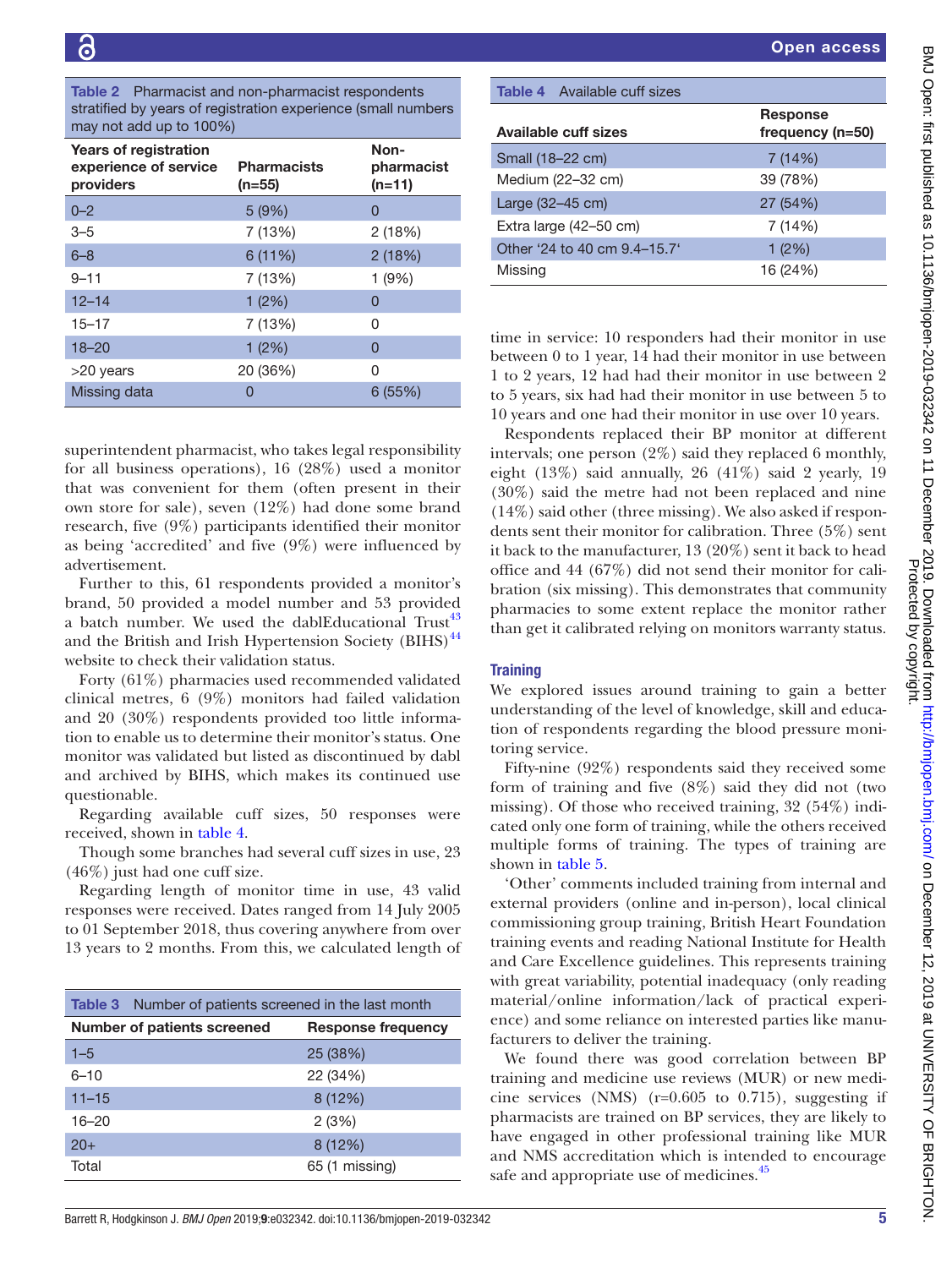<span id="page-6-0"></span>

| Type of training received<br>Table 5                                           |                              |
|--------------------------------------------------------------------------------|------------------------------|
| <b>Type of training</b>                                                        | <b>Response</b><br>frequency |
| Informal chat with the senior pharmacist                                       | 33                           |
| Training provided by the monitor manufacturer                                  | 6                            |
| Read internal company standard operating<br>procedures                         | 41                           |
| Read Royal Pharmaceutical Society Guidelines                                   | 11                           |
| <b>Completed Centre for Pharmacy Postgraduate</b><br><b>Education training</b> | 13                           |
| Other                                                                          | 12                           |

# Visual or manual checks of monitor

Respondents self-reported in-situ checks that were conducted during each consultation. Forty (61%) respondents performed some visual or manual checks to ensure they were achieving accurate results, 26 (39%) did not. These, variously, included a visual check of the integrity of the monitor, checks for properly affixed tubing, working batteries, appropriate and secure cuff positioning of Velcro, correct inflation and deflation without air leaks and of the display screen (no error codes). General cleanliness and physical damage (eg, holes) was assessed, in addition to simply checking that the machine was turned on and actually providing BP and pulse readings. Four respondents would check their own (and colleagues') BP to assess whether the monitor was working well.

# Instructions to patients/customers

We also inquired about the instructions provided to patients prior to screening. Sixty-four positive answers were received indicating that most respondents would instruct their patients, with only one respondent saying they would give no instructions (one missing). Instructions, variously, included to remove restrictive clothing, be seated, relax, have both feet on the ground, legs apart and not crossed, rest their elbow on the table with wrist facing up and not to talk. Respondents also, variously, inquired if patients needed to empty their bladder or had recently consumed caffeine, smoked, felt stressed, made any blood donations and asked about past medical history, and drug history including any prescribed BP medication. One respondent said they would go through the consenting process (telling the patient what was involved and what to expect). Some patients were given a customer card with a copy of their readings.

We asked if there were any other considerations respondents would make, and they responded in terms either of assessing the reliability of the BP readings generated, considering the most pragmatic way of conducting the tests or how best to communicate with patients. Forty-one comments were received. One respondent would consider patient age and weight as part of the assessment. A few suggested the need for multiple readings, that they 'might take an average of three readings'. Many would consider prescribed medicines currently taken by

the patient. Respondents also would explain the reading and give relevant lifestyle and health promotion advice with respect to exercise, diet, smoking and alcohol or other beverages (eg, coffee, energy drink). One considered if the patient had a pacemaker fitted or potential pregnancy. One respondent would consider if patients had breast or underarm surgery. Respondents would also generally take into consideration the patient's character, stress levels, demeanour, life and work and assess if white coat syndrome was present leading to unreliable readings. One respondent took into account ambient temperature, that is, heat. Some inquired why the patient is requesting a BP measurement.

We invited any other additional comments. Comments included that one respondent had ordered a large cuff and another was considering replacing or getting their monitor calibrated because of the survey. Some respondents were proactive at measuring BP by facilitating wellbeing days.

The potential extension to the role of community pharmacy was highlighted by one respondent who commented, *'Clients sometimes use us to record BP on their PMR (pharmacy patient medical records) & then take print out to GP to help record issues. When white coat syndrome, GPs will refer to us.'* This suggests current practice may include referring patients to GP for follow-on care. It also importantly hints at lower rates of white coat syndrome in pharmacy settings than in physician clinics and that GPs actively refer patients for screening in pharmacy settings for this reason.

# **Deprivation**

Pharmacies in all deciles from most deprived to least deprived responded, with relatively even distribution per decile. [Table](#page-7-0) 6 summarises our findings stratified by the most deprived deciles (a 1 of 10 subdivision) versus their more affluent counterparts.

[Table](#page-7-0) 6 suggests higher frequency of BP screening by community pharmacy providers in the most deprived postcodes, though this is not statistically significant reflecting small sample size. Service utilisation was approximately even. Respondents in less deprived areas were slightly more likely to have a validated monitor, though again this is not statistically significant. Calibration rates and length of time in service of monitors show limited relationship to deprivation of surrounding area. Granular decile information is available (see [online supplementary appendix](https://dx.doi.org/10.1136/bmjopen-2019-032342)  [B](https://dx.doi.org/10.1136/bmjopen-2019-032342)).

Provision of the service was linked to lower income rank (F=4.029, p=0.047) and lower employment rank  $(F=4.651, p=0.033)$ .

# **DISCUSSION Summary**

# Hypertension-related appointments make up almost 1 in 10 of all GP consultations each year.<sup>[46](#page-10-17)</sup> With the work-load of GPs thought to be nearing saturation point, <sup>[47](#page-10-18)</sup> alternative models of hypertension management such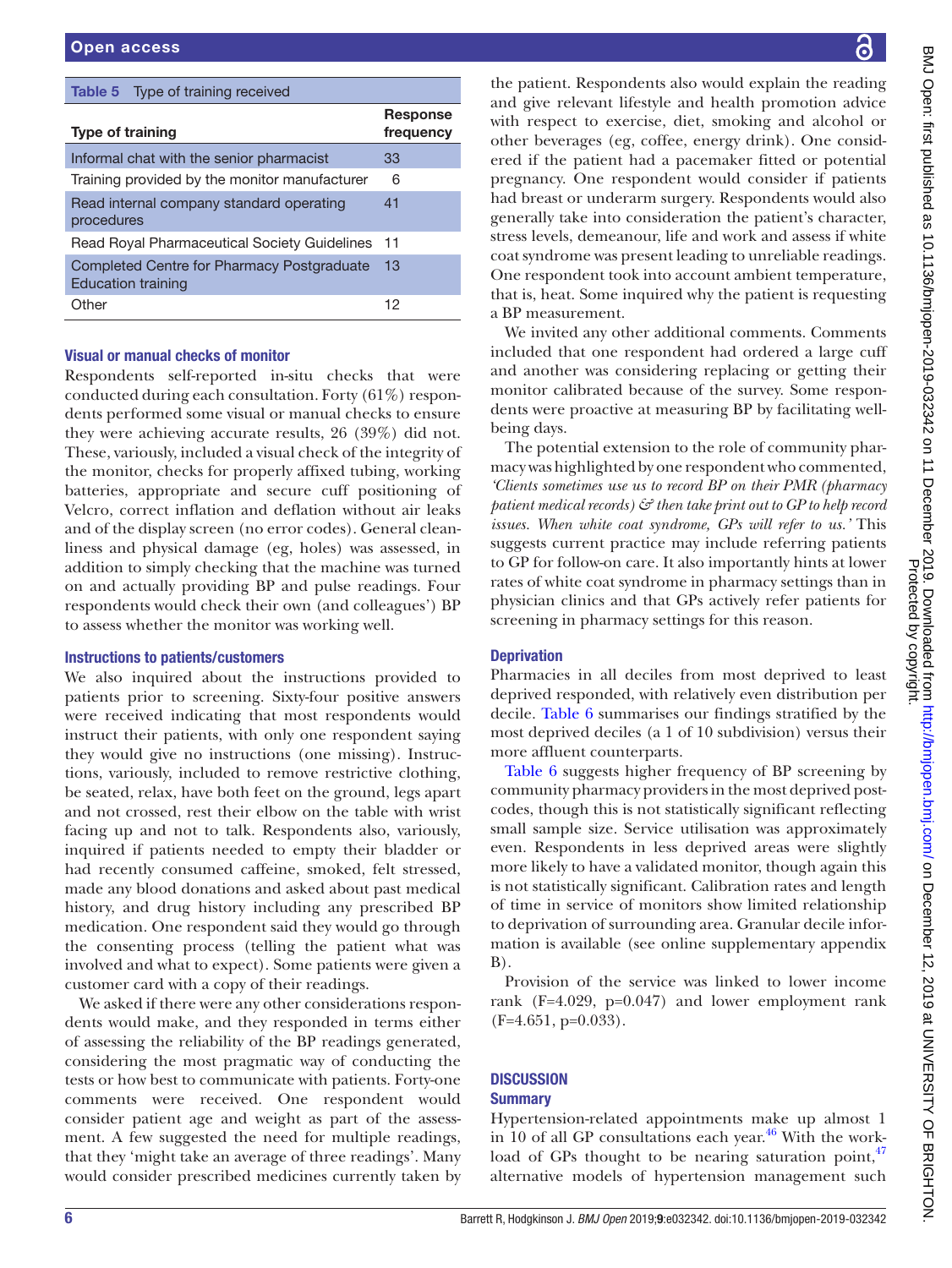<span id="page-7-0"></span>

| Respondent Index of Multiple Deprivation decile distribution<br>Table 6 |                          |                                |                                                                                                                                                                                                 |                                       |                                                                                                                                                                                      |                                                                                                                                                                                   |
|-------------------------------------------------------------------------|--------------------------|--------------------------------|-------------------------------------------------------------------------------------------------------------------------------------------------------------------------------------------------|---------------------------------------|--------------------------------------------------------------------------------------------------------------------------------------------------------------------------------------|-----------------------------------------------------------------------------------------------------------------------------------------------------------------------------------|
| Deciles (1=most<br>deprived,<br>10=least deprived)                      | Number of<br>respondents | <b>BP</b> service<br>providers | <b>Service utilisation</b><br>(number of people)<br>screened)                                                                                                                                   | <b>Validated</b><br>monitor<br>status | <b>Quality of service</b><br>(calibration status)                                                                                                                                    | <b>Quality of service</b><br>(purchase date)                                                                                                                                      |
| Deprived deciles 1, 2 49 (45%)<br>and $3.$                              |                          | 33 (67%)                       | 1–5 people screened<br>by 12 respondents.<br>6-10 people screened<br>by 12 respondents.<br>$11-15$ people<br>screened by five<br>respondents.<br>15+ people screened<br>by three respondents.   | 18 (55%)                              | Four calibrated 0-1<br>year ago.<br>Two calibrated 1-2<br>years ago.<br>Two calibrated 2-5<br>years ago.<br>None calibrated 5-10<br>years ago.<br>One calibrated 10+<br>years ago.   | Four purchased 0-1<br>year ago.<br>Eight purchased 1-2<br>years ago.<br>Seven purchased 2-5<br>years ago.<br>Two purchased 5-10<br>years ago.<br>None purchased 10+<br>years ago. |
| Affluent deciles 4, 5,<br>6, 7, 8, 9 and 10.                            | 60 (55%)                 | 33 (55%)                       | 1-5 people screened<br>by 13 respondents.<br>6-10 people screened<br>by 10 respondents.<br>11-15 people<br>screened by three<br>respondents.<br>15+ people<br>screened by seven<br>respondents. | 22 (67%)                              | Three calibrated 0-1<br>year ago.<br>Two calibrated 1-2<br>years ago.<br>Four calibrated 2-5<br>years ago.<br>One calibrated 5-10<br>years ago.<br>None calibrated 10+<br>years ago. | Six purchased 0-1 year<br>ago.<br>Six purchased 1-2<br>years ago.<br>Five purchased 2-5<br>years ago.<br>Four purchased 5-10<br>years ago.<br>One purchased 10+<br>years ago.     |
| Total                                                                   | 109                      | 66                             |                                                                                                                                                                                                 | 40                                    |                                                                                                                                                                                      |                                                                                                                                                                                   |

as pharmacist-led care have the potential to alleviate this increasing burden on primary healthcare systems. Evidence from systematic reviews shows that such interventions can significantly reduce blood pressure compared with usual GP care. $^{25\,48}$  To explore the potential of implementing extended pharmacist roles in the management of hypertension in community settings, it is essential to describe current practice.

We found between 1 to 10 people were routinely screened monthly by each pharmacy. Annually, respondents said they screened between 10 to 2000 people (where 2000 could be an outlier). These figures seem credible as they give annualised average figures of at least 10 to 12 people screened by each service provider (the higher annual figures may reflect pharmacies participating in national campaigns such as 'Know Your Numbers' ([http://www.bloodpressureuk.org/HealthPro](http://www.bloodpressureuk.org/HealthProfessionals/KnowyourNumbersWeek)[fessionals/KnowyourNumbersWeek](http://www.bloodpressureuk.org/HealthProfessionals/KnowyourNumbersWeek)) at other points in the year). This rate of screening conservatively detected one to two undiagnosed hypertensive patients monthly per service provider. If these estimates are scaled-up for England and annualised across the 11 619 pharmacies in England, assuming a 60% service provision rate, it would represent detection of an additional 83 657 to 167 314 undiagnosed hypertensives, identifying 2% of the total undiagnosed hypertensive English population. In 7 years, in its current state, the service could help diagnose 1.185 million people saving the NHS £120 million.<sup>9</sup>

Most monitors were automatic digital monitors, selected by head office or as a convenient model, but price and product guarantees may also play an influential role in monitor selection, rather than validation status. Lack of a range of cuff sizes per provider appears a major issue, as only 59% (39/66) stocked a medium cuff and 41% (27/66) a large cuff, with only a minority reporting they stocked multiple cuff sizes.

Many monitors were old which may risk inaccuracy. Fifty-six percent of service providers replaced the monitors at least every 2 years, but only  $14\%$  (9/63) every year or more frequently, and 30% did not replace at all. This may be because often calibration is guaranteed for up to 2 years from the date of purchase by manufacturers. However, previous studies recommend at least annual calibration with evidence suggesting declining perfor-mance after 18 months.<sup>[22](#page-10-2)</sup>

Calibration of devices was reported by 27% of service providers. Overall, this means 23% (15/66) of service providers neither replaced nor calibrated their devices.

While 92% of service providers received some training of variable quality, 8% reported not receiving any. While this is poor, it provides a benchmark for future trainingquality enhancements.

# Strengths and limitations

This study provides needed evidence on the quality of BP screening from community pharmacy. There are several novelties to our study. We have for the first time reported on prevalence of service provision (61%), level of service utilisation and validation and calibration status within community pharmacy practice in England. This is the most comprehensive service evaluation on BP monitoring service provision in pharmacies in the UK.

Though we have structured this study robustly, there is a risk of bias. Key limitations of our study are small sample size and low response rate. It is possible that our results may be biassed towards more provision than is actually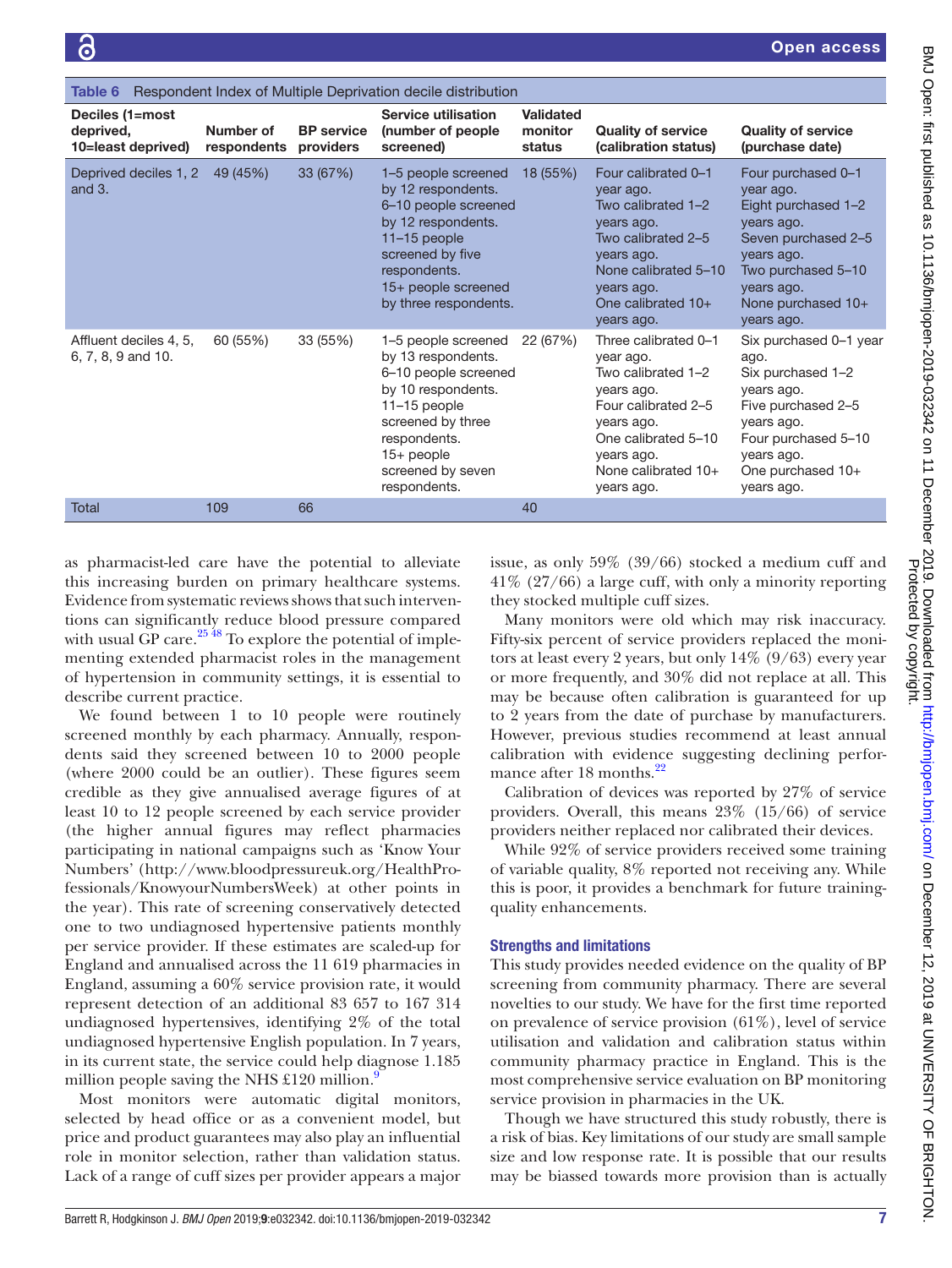<span id="page-8-0"></span>

| NHS dispensing monthly (March 2018) statistics     | <b>Number of prescription forms</b><br>(nominal) | Number of prescription items<br>(nominal) |
|----------------------------------------------------|--------------------------------------------------|-------------------------------------------|
| Mean                                               |                                                  |                                           |
| (England) Population                               | $3564 (3564 \pm 0)$                              | 7132 (7132±0)                             |
| Invited                                            | $3633(3564+69)$                                  | 7366 (7132+234)                           |
| Respondent                                         | 3693 (3564+129)                                  | 7444 (7132+312)                           |
| Non-respondent (excluding closures and abatements) | 3666 (3564+102)                                  | 7444 (7132+312)                           |
| <b>SD</b>                                          |                                                  |                                           |
| (England) Population                               | $2692(2692\pm0)$                                 | $5167(5167\pm0)$                          |
| Invited                                            | 2053 (2692-639)                                  | 4296 (5167-871)                           |
| Respondent                                         | 2154 (2692-538)                                  | 4569 (5167–598)                           |
| Non-respondent (excluding closures and abatements) | 1999 (2692-693)                                  | 4171 (5167-996)                           |
| NHS, National Health Service.                      |                                                  |                                           |

available, if pharmacies providing the service were more likely to respond. However, we did specify we were interested in hearing from non-service providers, and respondents in such pharmacies would have needed much less time to complete the survey.

Some missing information may make the findings unreliable. This is a potential limitation of our study and in the future, we may seek ethical permission to telephone pharmacies to confirm missing information. For some respondents, there is discrepancy between monthly and annual screening numbers, which is a potential limitation of this study and could reflect erratic answers, but it highlights the need for more research beyond a survey methodology.

We acknowledge that respondents often represent multiple chain pharmacies that have uniform standard operating procedures (SOPs) in branches across the country. Theoretically, this could bias our results. However, SOPs are interpreted, adapted and implemented differently within each branch and so our research provides a more authentic representation of practice.

Potential bias was assessed by examining the total number of prescription forms and items dispensed across England ([table](#page-8-0) 7). Respondents tended to be from slightly busier pharmacies than non-respondents, though by a small margin, making our findings relevant.

Our pharmacies were typical of those nationwide, including in terms of deprivation of surrounding catchment area. There was a good spread in terms of typology of pharmacy and location (geographically; urban, suburban, rural). Therefore, our results are robust, credible and generalisable.

Comparison with existing literature: Pharmacists can provide BP screening service at much reduced cost to the NHS compared with GP services.<sup>49</sup> Pharmacists are generally available without appointment, open for extended hours during unsociable hours and have been shown to provide greater care in areas of highest deprivation.<sup>27</sup>

Our mapping provides tentative support for this positive care law.

There may be a lower incidence of white coat syndrome in community pharmacy, $50$  and we found evidence of GPs using pharmacies to screen for white coat hypertension. The potential role of pharmacies in hypertension management through BP testing (checking for white coat syndrome, monitoring the effectiveness of medication) is there, in addition to screening for new hypertension cases. Lower rates of white coat syndrome in these settings is supported in the Palmera study. $50$ 

# Implications for clinical practice

Significant quality enhancements need to be implemented. It is important to consider the patient population this study may impact most. The 'hard to reach' groups of patients are typically less affluent and are also less likely to see their GP (or not have a GP), and have poor health literacy. There may be a greater likelihood of identifying new previously undetected cases of hypertension in this group of the population. Community pharmacies are easily accessible and located in all areas, and have been shown to provide greater care in areas of highest deprivation which may be more conducive for the 'hard to reach' patient groups and could assist in reducing health inequalities nationally. Focusing attention on these people at the right time can avoid hospital costs and allow the patient to remain within the community.

Pharmacies deliver a valuable service of providing free BP checks to those who feel they cannot afford to buy monitors. In affluent areas, it may be that more people are self-monitoring with their own-bought home-monitors, and there is simply less demand on pharmacies.

Collectively, this provides a social and health economic argument for pharmacists to be involved in routine, NHScommissioned, hypertension screening for the general population with needed quality enhancements.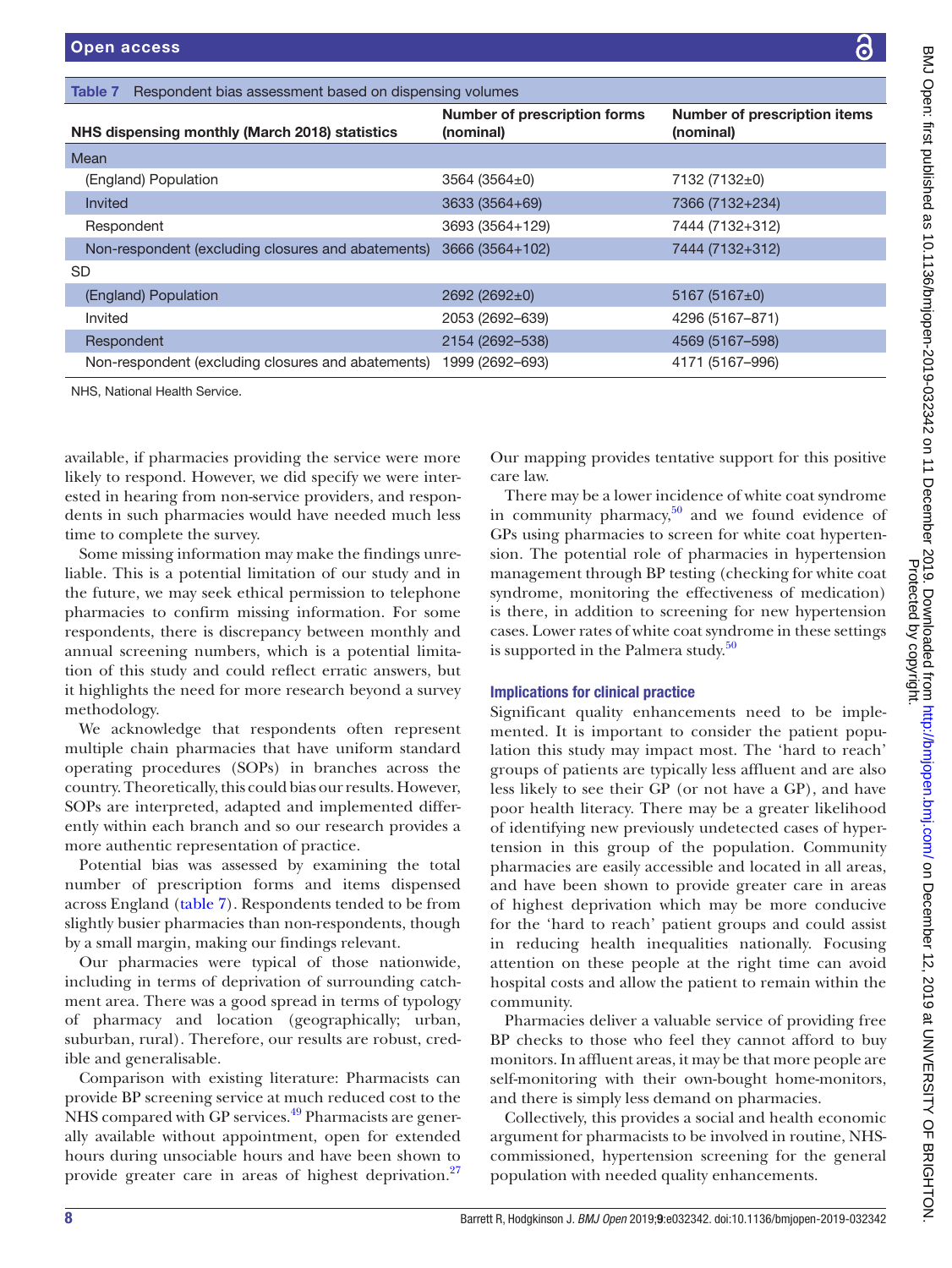# Our recommendations

Based on these results, we recommend in-service redesign and delivery improvements, and suggest professional bodies and researchers work together to create clearer frameworks for front-line practitioners, creating appropriate incentives to facilitate this service redesign.

Specifically we recommend that pharmacies providing this service: (1) Use validated BP monitors, calibrated at 1 yearly intervals; (2) Maintain audited records incorporating monitor details, service history and use frequency; (3) Stock at least three cuff sizes; (4) Train service staff to quality standards both in a theoretical-based and competency-based framework, which is accredited.

Further research needs to be conducted to demonstrate the sufficiency of these measures, which once achieved, could be a nationally commissioned service. Ongoing analysis of this work needs to consider local area deprivation status with priority given to these service providers.

# **CONCLUSION**

The majority of pharmacies use validated BP monitors. In general, responding pharmacies were able to provide useful BP monitoring services to their patients, though quality enhancements need to be implemented. There was a lack of range of cuff sizes, variation in recruitment and calibration of monitors and apparent absence of any replacement or calibration in a minority of pharmacies, variation in training standards. Community pharmacists could play a leading role in BP screening in England.

Funders and policy setters should consider the value added to the NHS and other healthcare agencies of such screening by pharmacy providers both nationally and internationally. It has the potential to reduce complications of undiagnosed hypertension and the medicines burden that it creates.

# Future research needs

A larger study is required to validate our findings. Future work should examine the impact of pharmacist-led BP screening on patients. At the very least, we need to study the patient population, their needs in their local context and which areas or groups represent most undiagnosed people. We encourage the international research community to use our survey to report their findings.

Acknowledgements Thank you to the 109 retail pharmacy respondent-employees who took the time to provide honest opinions, Carla Orszulik and Sophie Doughty for helping with study administration and data collection, Michelle Sumner for providing excellent technical help to allow data capture and processing and Martin Schaefer for his help with ArcGIS publisher requests.

Contributors RB led on the literature search, conduct, data acquisition and statistical analysis. RB and JH were involved in study conception and design, data analysis and interpretation of data, manuscript preparation, editing and revision and agreed upon the final version of the paper.

Funding This study was funded by the University of Portsmouth.

Disclaimer The views expressed in this publication are those of the authors and not those of the University of Portsmouth, University of Brighton, University of Birmingham nor the NHS.

Map disclaimer The depiction of boundaries on this map does not imply the expression of any opinion whatsoever on the part of BMJ (or any member of its group) concerning the legal status of any country, territory, jurisdiction or area or of its authorities. This map is provided without any warranty of any kind, either express or implied.

Competing interests None declared.

Patient consent for publication Not required.

Ethics approval University of Portsmouth, Science Faculty Ethics Committee provided a favourable ethical review (Reference Number: SFEC 2018-061, Date Submitted: 31 May 2018).

Provenance and peer review Not commissioned; externally peer reviewed.

Data availability statement No data are available.

Open access This is an open access article distributed in accordance with the Creative Commons Attribution Non Commercial (CC BY-NC 4.0) license, which permits others to distribute, remix, adapt, build upon this work non-commercially, and license their derivative works on different terms, provided the original work is properly cited, appropriate credit is given, any changes made indicated, and the use is non-commercial. See: [http://creativecommons.org/licenses/by-nc/4.0/.](http://creativecommons.org/licenses/by-nc/4.0/)

#### ORCID iD

Ravina Barrett <http://orcid.org/0000-0003-0004-2131>

#### **REFERENCES**

- <span id="page-9-0"></span>1 Rothwell PM, Howard SC, Dolan E, *et al*. Prognostic significance of visit-to-visit variability, maximum systolic blood pressure, and episodic hypertension. *[The Lancet](http://dx.doi.org/10.1016/S0140-6736(10)60308-X)* 2010;375:895–905.
- 2 Webb AJS, Fischer U, Mehta Z, *et al*. Effects of antihypertensivedrug class on interindividual variation in blood pressure and risk of stroke: a systematic review and meta-analysis. *[The Lancet](http://dx.doi.org/10.1016/S0140-6736(10)60235-8)* 2010;375:906–15.
- 3 Clement DL, De Buyzere ML, De Bacquer DA, *et al*. Prognostic value of ambulatory blood-pressure recordings in patients with treated hypertension. *[N Engl J Med](http://dx.doi.org/10.1056/NEJMoa022273)* 2003;348:2407–15.
- 4 Verdecchia P, Porcellati C, Schillaci G, *et al*. Ambulatory blood pressure. an independent predictor of prognosis in essential hypertension. *[Hypertension](http://dx.doi.org/10.1161/01.HYP.24.6.793)* 1994;24:793–801.
- 5 Hansen TW, Jeppesen J, Rasmussen S, *et al*. Ambulatory blood pressure and mortality: a population-based study. *[Hypertension](http://dx.doi.org/10.1161/01.HYP.0000160402.39597.3b)* 2005;45:499–504.
- 6 Chobanian AV*et al*. The Seventh Report of the Joint National Committee on Prevention, Detection, Evaluation, and Treatment of High Blood Pressure The JNC 7 Report. *[JAMA](http://dx.doi.org/10.1001/jama.289.19.2560)* 2003;289:2560–72.
- <span id="page-9-1"></span>NHS Digital. Health survey for England, 2016. NHS digit. Available: [https://digital.nhs.uk/data-and-information/publications/statistical/](https://digital.nhs.uk/data-and-information/publications/statistical/health-survey-for-england/health-survey-for-england-2016) [health-survey-for-england/health-survey-for-england-2016](https://digital.nhs.uk/data-and-information/publications/statistical/health-survey-for-england/health-survey-for-england-2016) [Accessed 20 Aug 2019].
- <span id="page-9-2"></span>8 Public Health England. About us. GOV.UK. Available: [https://www.](https://www.gov.uk/government/organisations/public-health-england/about) [gov.uk/government/organisations/public-health-england/about](https://www.gov.uk/government/organisations/public-health-england/about)  [Accessed 20 Aug 2019].
- <span id="page-9-3"></span>9 New figures show high blood pressure costs NHS billions each year. Available: [https://www.gov.uk/government/news/new-figures-show](https://www.gov.uk/government/news/new-figures-show-high-blood-pressure-costs-nhs-billions-each-year)[high-blood-pressure-costs-nhs-billions-each-year](https://www.gov.uk/government/news/new-figures-show-high-blood-pressure-costs-nhs-billions-each-year) [Accessed 29 Jan 2018].
- <span id="page-9-4"></span>10 High blood pressure: plan and deliver effective services and treatment. GOV.UK. Available: [https://www.gov.uk/guidance/high](https://www.gov.uk/guidance/high-blood-pressure-plan-and-deliver-effective-services-and-treatment)[blood-pressure-plan-and-deliver-effective-services-and-treatment](https://www.gov.uk/guidance/high-blood-pressure-plan-and-deliver-effective-services-and-treatment) [Accessed 21 Jan 2019].
- 11 Tsuyuki RT, Houle SKD, Charrois TL, *et al*. Randomized trial of the effect of pharmacist prescribing on improving blood pressure in the community: the Alberta clinical trial in optimizing hypertension (RxACTION). *[Circulation](http://dx.doi.org/10.1161/CIRCULATIONAHA.115.015464)* 2015;132:93–100.
- 12 Okada H, Onda M, Shoji M, *et al*. Effects of lifestyle advice provided by pharmacists on blood pressure: the community pharmacists assist for blood pressure (COMPASS-BP) randomized trial. *[Biosci](http://dx.doi.org/10.5582/bst.2017.01256)  [Trends](http://dx.doi.org/10.5582/bst.2017.01256)* 2017;11:632–9.
- 13 Pharmacy voice. Tackling high blood pressure through community pharmacy. Available: [https://assets.publishing.service.gov.uk/](https://assets.publishing.service.gov.uk/government/uploads/system/uploads/attachment_data/file/693902/PV_Blood_Pressure_Report.pdf) [government/uploads/system/uploads/attachment\\_data/file/693902/](https://assets.publishing.service.gov.uk/government/uploads/system/uploads/attachment_data/file/693902/PV_Blood_Pressure_Report.pdf) [PV\\_Blood\\_Pressure\\_Report.pdf](https://assets.publishing.service.gov.uk/government/uploads/system/uploads/attachment_data/file/693902/PV_Blood_Pressure_Report.pdf)
- <span id="page-9-5"></span>14 Lamb SA, Al Hamarneh YN, Houle SKD, *et al*. Hypertension Canada's 2017 guidelines for diagnosis, risk assessment, prevention and treatment of hypertension in adults for pharmacists: An update. *[Can Pharm J](http://dx.doi.org/10.1177/1715163517743525)* 2018;151:33–42.